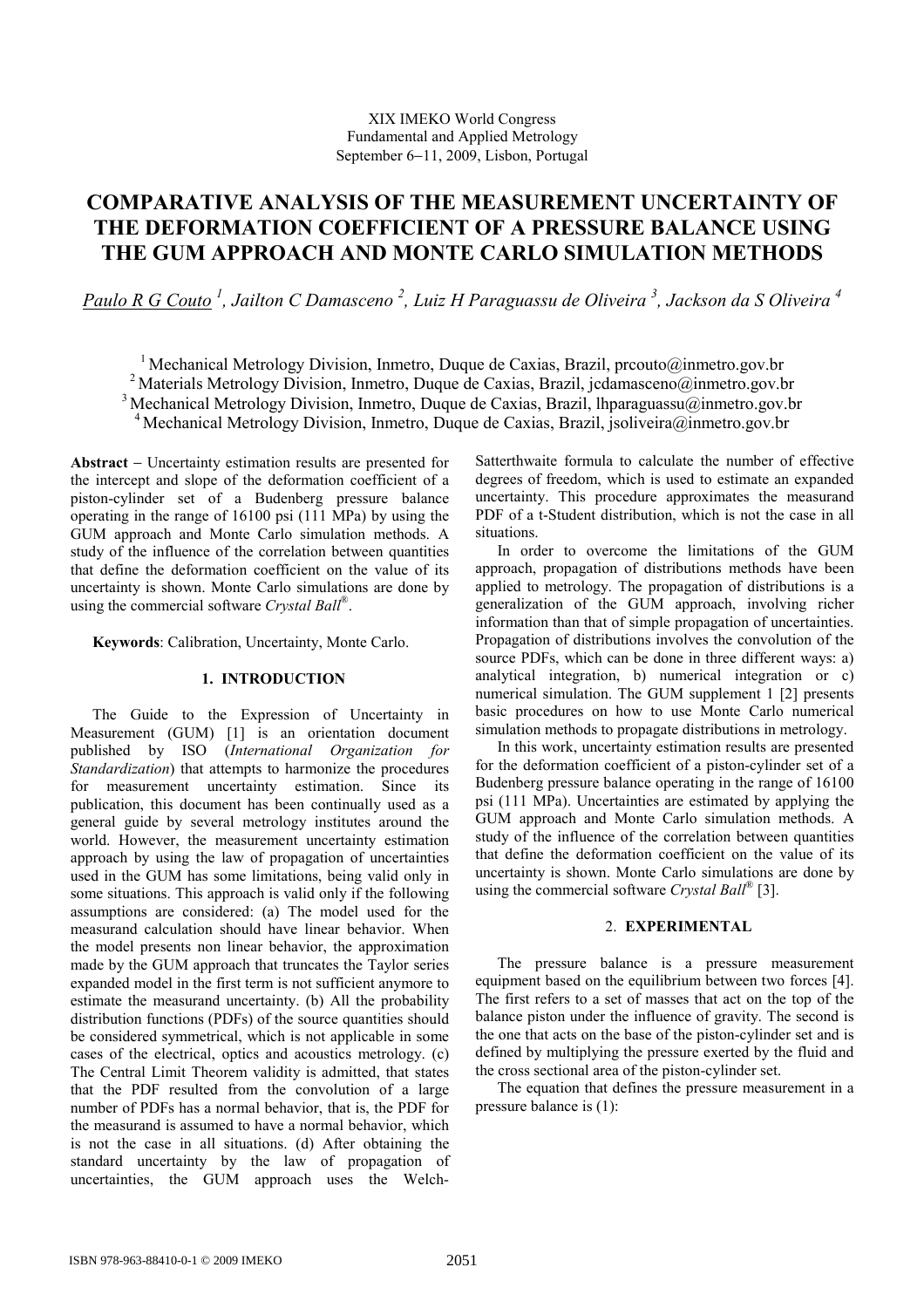$$
p = \frac{\left[m_p \cdot \left(1 - \frac{\rho_a}{\rho_{mp}}\right) \sum m \cdot \left(1 - \frac{\rho_a}{\rho_m}\right)\right] \cdot g_i + \sigma C}{A_{0.20}[1 + (\alpha_c + \alpha_p) \cdot (t - 20)] \cdot (1 + \lambda p_n)} + \rho_{oil} g_i \Delta h \tag{1}
$$

Where:

 $m_p$  = mass of the piston (kg);

 $\rho_a$  = specific mass of the air (kg/m<sup>3</sup>);

 $\rho_{mp}$  = specific mass of the material of the piston (kg/m<sup>3</sup>);  $\Sigma m$  = sum of the masses on the top of the piston (kg);

 $\rho_m$  = specific mass of the material of the masses (kg/m<sup>3</sup>);

 $g_l$  = local gravity acceleration (m/s<sup>2</sup>);

 $\sigma$  = surface tension of the test fluid (N/m);

 $C =$  length of the circumference of the piston (m);

 $A_{0,20}$  = cross sectional area of the piston-cylinder (m<sup>2</sup>);

 $\alpha_c, \alpha_p$  = linear expansion coefficient of the pistoncylinder set  $({}^{\circ}C^{-1})$ ;

 $t =$  temperature ( $^{\circ}$ C);

 $\lambda$  = deformation coefficient of the piston-cylinder set  $(Pa^{-1})$ ;

 $p_n$  = nominal measurement pressure (Pa);

 $\rho_{oil}$  = specific mass of the oil (kg/m<sup>3</sup>);

 $\Delta h$  = difference in height between the piston base and the point where the pressure is measured.

Calibration of the pressure balance was done using the cross-floating method, which is based on the equilibrium between the pressures measured by the test and the reference. In this way, the calibration can be described by equation (2):

$$
p_{REF} = \frac{\sum m \cdot \left(1 - \frac{\rho_a}{\rho_m}\right) g_i + \sigma C}{A_{0.20}[1 + (\alpha_c + \alpha_p) \cdot (t - 20)] \cdot (1 + \lambda p_n)} + \rho_{oil} g_i \Delta h \tag{2}
$$

Where:

 $p_{REF}$  = reference pressure (Pa);

 $\Sigma m =$  sum of the masses on the top of the tested piston (kg);

 $\rho_a$  = specific mass of the air (kg/m<sup>3</sup>);

 $\rho_m$  = specific mass of the material of the masses (kg/m<sup>3</sup>);

 $g_l$  = local gravity acceleration (m/s<sup>2</sup>);

 $\sigma$  = surface tension of the test fluid (N/m);

 $C$  = length of the circumference of the tested piston (m);

 $A_{0,20}$  = cross sectional area of the tested piston-cylinder set  $(m<sup>2</sup>)$ ;

 $\alpha_c$ ,  $\alpha_p$  = linear expansion coefficient of the tested pistoncylinder set  $({}^{\circ}C^{-1})$ ;

 $t =$  temperature ( $^{\circ}$ C);

 $\lambda$  = deformation coefficient of the tested piston-cylinder set  $(Pa^{-1})$ ;

 $p_n$  = nominal measurement pressure (Pa);

 $\rho_{oil}$  = specific mass of the oil (kg/m<sup>3</sup>);

 $\Delta h$  = the height difference between the reference and test piston floating level (m). This can be positive or negative if the reference is above or under the test, respectively.

All variables are known in this equation (2), except for the effective area  $(A_e)$  of the test, which is calculated by equation (3) for each point of nominal equilibrium pressure defined as being 10% of the scale range of the instrument to be calibrated.

$$
A_e = A_{0.20} \cdot (1 + \lambda p_n) \tag{3}
$$

Operating (3) gives (3a):

$$
A_e = A_{0.20} + A_{0.20} \lambda p_n = a + bp_n
$$
 (3a)

Where *a* and *b* are respectively the intercept and the slope of a linear regression line. In this way, the deformation coefficient  $(\lambda)$  of the piston-cylinder set can be determined by equation (4):

$$
\lambda = \frac{b}{a} \tag{4}
$$

In this work, the pressure balance was calibrated in eleven nominal pressure points. According to the GUM [1], the uncertainties due to the intercept and slope, as well as their correlation coefficient are estimated by equations (5), (6) and (7), respectively.

$$
u_a = \sqrt{\frac{s^2 \sum p_n^2}{D}} \tag{5}
$$

$$
u_b = \sqrt{n_t \frac{s^2}{D}}
$$
 (6)

$$
r_{(a,b)} = -\frac{\sum p_n}{\sqrt{n_L \sum p_n^2}}
$$
 (7)

Where  $n_t$  is the total number of points of aquired,  $s^2$  is the variance obtained in equation (8) and *D* the matrix determinant obtained in equation (9):

$$
s^2 = \frac{\sum \Delta^2}{n_t - 2} \tag{8}
$$

$$
D = n_{i} \sum p_{n}^{2} - (\sum p_{n})^{2}
$$
 (9)

The value of  $\Delta$  in (8) is the line deviation that defines the variation of the effective cross sectional area of the pistoncylinder set of a pressure balance as a function of the nominal pressure of calibration. In this way, according to the GUM, the uncertainty components due to the slope and intercept define the uncertainty of the deformation coefficient of the piston-cylinder set as (10):

$$
u_{\lambda}(a,b) = \sqrt{c_{ia}^2 \cdot u_a^2 + c_{ib}^2 \cdot u_b^2 + 2 \cdot c_{ia} \cdot c_{ib} \cdot u_a \cdot u_b \cdot r_{a,b}}
$$
 (10)

Where the sensitivity coefficients are:

$$
c_{ia} = \frac{\partial \lambda}{\partial a} = -\frac{b}{a^2} \tag{11}
$$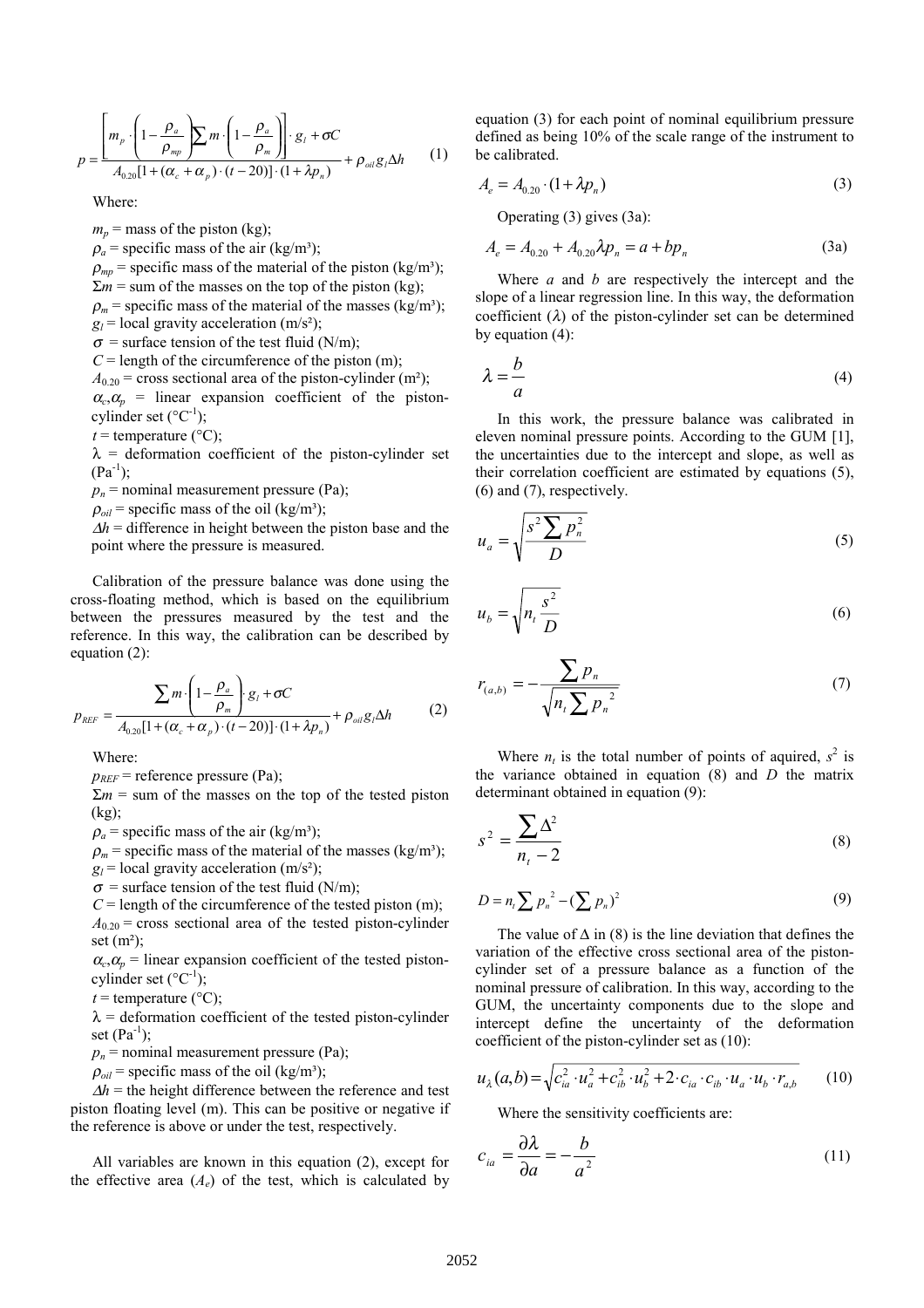and

$$
c_{ib} = \frac{\partial \lambda}{\partial b} = \frac{1}{a}
$$
 (12)

### **3. RESULTS AND DISCUSSION**

Table 1 shows the results of effective area as a function of the nominal pressure.

| Table 1 – Effective area results as a function of the nominal |           |  |  |
|---------------------------------------------------------------|-----------|--|--|
|                                                               | pressure. |  |  |

| $p_n$ | $A_{\rho}$        |  |  |
|-------|-------------------|--|--|
| (psi) | (m <sup>2</sup> ) |  |  |
| 1100  | 4.031449E-06      |  |  |
| 1800  | 4.031840E-06      |  |  |
| 3400  | 4.032034E-06      |  |  |
| 5000  | 4.032169E-06      |  |  |
| 6600  | 4.032346E-06      |  |  |
| 8200  | 4.032484E-06      |  |  |
| 9800  | 4.032661E-06      |  |  |
| 11400 | 4.032844E-06      |  |  |
| 13000 | 4.033068E-06      |  |  |
| 14600 | 4.033101E-06      |  |  |
| 16100 | 4.033248E-06      |  |  |

Plotting the data from Table 1 values for the slope and intercept of the adjusted line could be obtained. Values for  $s^2_a$ ,  $u_a$ ,  $s^2_b$ ,  $u_b$ ,  $r_{a,b}$ , the line regression coefficient and the deformation coefficient of the piston-cylinder set were also calculated and are shown in Table 2.

| Table 2 – Values for the slope, intercept, regression coefficient, $s^2_a$ ,                    |
|-------------------------------------------------------------------------------------------------|
| $u_a$ , $s^2$ <sub>b</sub> , $u_b$ , $r_{a,b}$ , and the deformation coefficient of the piston- |
| cylinder set.                                                                                   |

| Parameter                           | Value       | Unit           |
|-------------------------------------|-------------|----------------|
| Intercept $(a)$                     | 4.03157E-06 | m <sup>2</sup> |
| Slope $(b)$                         | 1.09189E-13 | $m^2/psi$      |
| Regression coefficient $(r^2)$      | 0.98        |                |
| $s^2_{a}$                           | 3.71264E-21 | m <sup>4</sup> |
| $s^2$                               | 4.00705E-29 | $m^4/psi^2$    |
| $u_a$                               | 6.09314E-11 | m <sup>2</sup> |
| u <sub>b</sub>                      | 6.33012E-15 | $m^2/psi$      |
| Correlation coefficient $(r_{a,b})$ | $-0.86$     |                |
| Deformation coefficient $(\lambda)$ | 2.7E-08     | $psi^{-1}$     |
| $u_{c} \lambda$                     | 1.57E-09    | $psi^{-1}$     |

Fig.1 shows the results of the uncertainty budget of the deformation coefficient of the piston-cylinder set by using the GUM approach, as well as the its combined uncertainty *ucλ*.



Fig. 1 – Uncertainty budget of the deformation coefficient of the piston-cylinder set by using the GUM approach.

Table 3 shows the uncertainty budget of the deformation coefficient assuming different values for  $r_{a,b}$ , from -0.86 (experimental value) to -1.0 (simulated value).

| Source        | $r_{a,b}$ |          |  |
|---------------|-----------|----------|--|
|               | $-0.86$   | $-1.0$   |  |
| $u\lambda(a)$ | 99.96%    | 99.95%   |  |
| $u\lambda(b)$ | $0.00\%$  | $0.00\%$ |  |
| $r_{a,b}$     | 0.04%     | 0.05%    |  |
| ис $\lambda$  | 100.00%   | 100.00%  |  |

Table 3 – Uncertainty budget results of the deformation coefficient of the piston-cylinder set by using the GUM approach.

Table 4 shows the values of the superior and inferior limits of the expanded uncertainties (95% confidence interval) of the deformation coefficient of the pistoncylinder estimated by the GUM approach and by the Monte Carlo simulation using 100000 runs. Different values for the intensity of the correlation between the parameters that define the relationship between the effective area of the piston-cylinder set and the nominal calibration pressure area assumed.

Table 4 – Superior  $(d_{\text{sub}})$  and inferior  $(d_{\text{inf}})$  limits of 95% confidence intervals of the expanded uncertainties estimated by the GUM approach and the Monte Carlo simulation (MCS).

| $r_{a,b}$ | Limits           | <b>GUM</b> | <b>MCS</b> |
|-----------|------------------|------------|------------|
| $-0.86$   | $d_{inf}$        | 2.353E-08  | 2.394E-08  |
|           | $d_{sup}$        | 3.064E-08  | 3.010E-08  |
| $-1.00$   | $d_{inf}$        | 2.407E-08  | 2.407E-08  |
|           | $d_{\text{sup}}$ | 3.064E-08  | 3.021E-08  |
| 0.86      | $d_{inf}$        | 2.402E-08  | 2.402E-08  |
|           | $d_{\text{sup}}$ | 3.063E-08  | 3.019E-08  |
| 1.00      | $d_{inf}$        | 2.404E-08  | 2.404E-08  |
|           | $d_{\text{sup}}$ | 3.063E-08  | 3.016E-08  |

According to the criteria of equivalence between coverage intervals used in the GUM supplement 1 [2] (GUM validation by the Monte Carlo method) one can